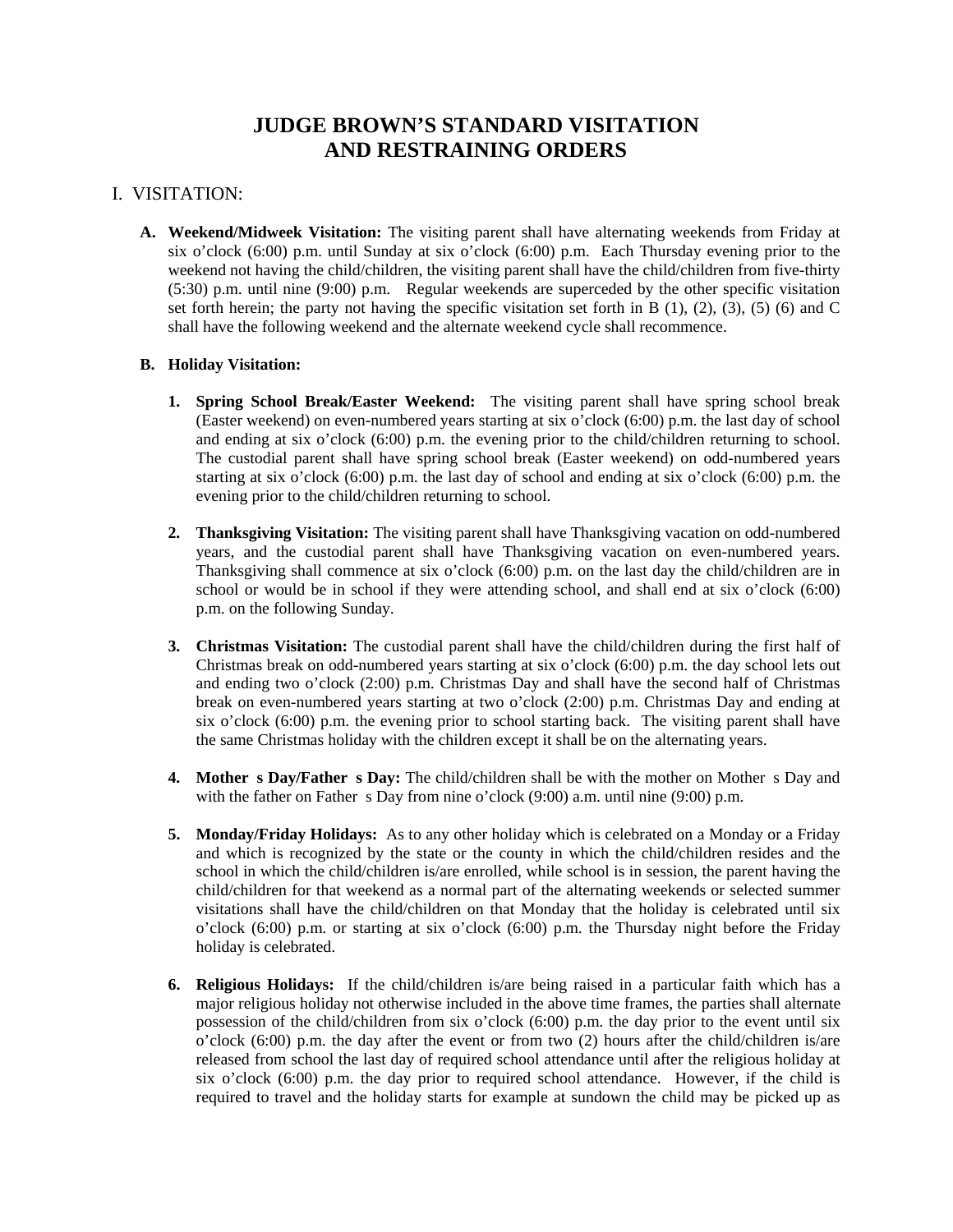soon as school is out as might be reasonably necessary to allow for the child to arrive at the visiting parents home prior to the required time of commencement for the holiday.

- **C. Summer \* Visitation:** The visiting parent shall have one (1) two (2) week period and two (2) one week periods (with at least one [1] week in between each visitation period) of visitation during the summer. He/She shall pick the weeks in writing on or before May 1st of each odd-numbered year and on or before May  $15<sup>th</sup>$  of each even-numbered year. The custodial parent shall have two (2) full weeks during the summer. He/She shall pick the weeks in writing on or before May  $1<sup>st</sup>$  of each evennumbered year and on or before May  $15<sup>th</sup>$  of each odd-numbered year.
- **D. Birthday Visitation:** On each parent s birthday, the child/children shall be with that parent from eight o'clock (8:00) a.m. until nine o'clock (9:00) p.m. except for school days when the child shall be with that parent from five-thirty (5:30) p.m. until eight-thirty (8:30) p.m. (This does not allow for the child to be taken out of school; neither does this require the parent to take time off from work.) The party not having the child on that child s birthday shall have three (3) hours on a non-school day and two (2) hours on a school day, independent of any activity of the party with whom the child is placed on that day. This visitation shall be at a reasonable time but not to conflict with any activity the primary party having the child on that day may be having for the child. All the children shall be together on any of their brother s/sister s birthdays.

Summer is defined as the period of time the school district in which the child lives is closed for summer vacation.

### II. OTHER PARENTAL GUIDELINES, RIGHTS &INSTRUCTIONS:

- **A. Telephone Contact:** Both parents shall have reasonable and at all times private telephone contact with the child/children and the child/children shall be allowed to have reasonable private telephone contact with either parent.
- **B. Important Events:** Both parties shall timely notify the other party of any reasonably important event occurring while the child is in their care, such as, but not limited to baptisms, barmitzvahs, sporting events, dance recitals, school plays, etc. Both parents may attend. When in doubt, the other parent shall be noticed.
- **C. Access to Records:** Both parents shall have full and complete access to all medical providers, school records, school personnel, coaches, counselors and other professionals involved the child s/children s lives and shall be allowed to discuss their child s/children s circumstances and needs with these people. Each party shall inform the other party of the identity of such people and if not otherwise reasonably available, and how to contact such people.
- **D. Medical Emergencies:** In a medical emergency, the visiting parent may make appropriate decisions and is hereby granted authority to and shall sign appropriate documents to protect the health and welfare of the visiting child. This is not to undermine the custodian s legal authority to make appropriate decisions. The visiting parent shall make reasonable efforts to contact the custodian but shall have the authority to act and shall not delay in protecting the child from imminent danger. Each person shall provide and sign such information and forms as required and not otherwise reasonably available to reasonably allow for the fulfillment of this Order. This includes but is not limited to such items as: insurance cards, school schedules, flight schedules, medical appointments, work schedules, prescription medications, releases of information, etc.
- **E. FAILURE TO PAY CHILD SUPPORT/DENIAL OF VISITATION:** The failure to pay child support does not alter this visitation and the denial of this visitation does not alter ones duty to pay child support. (Remedies such as contempt may apply.)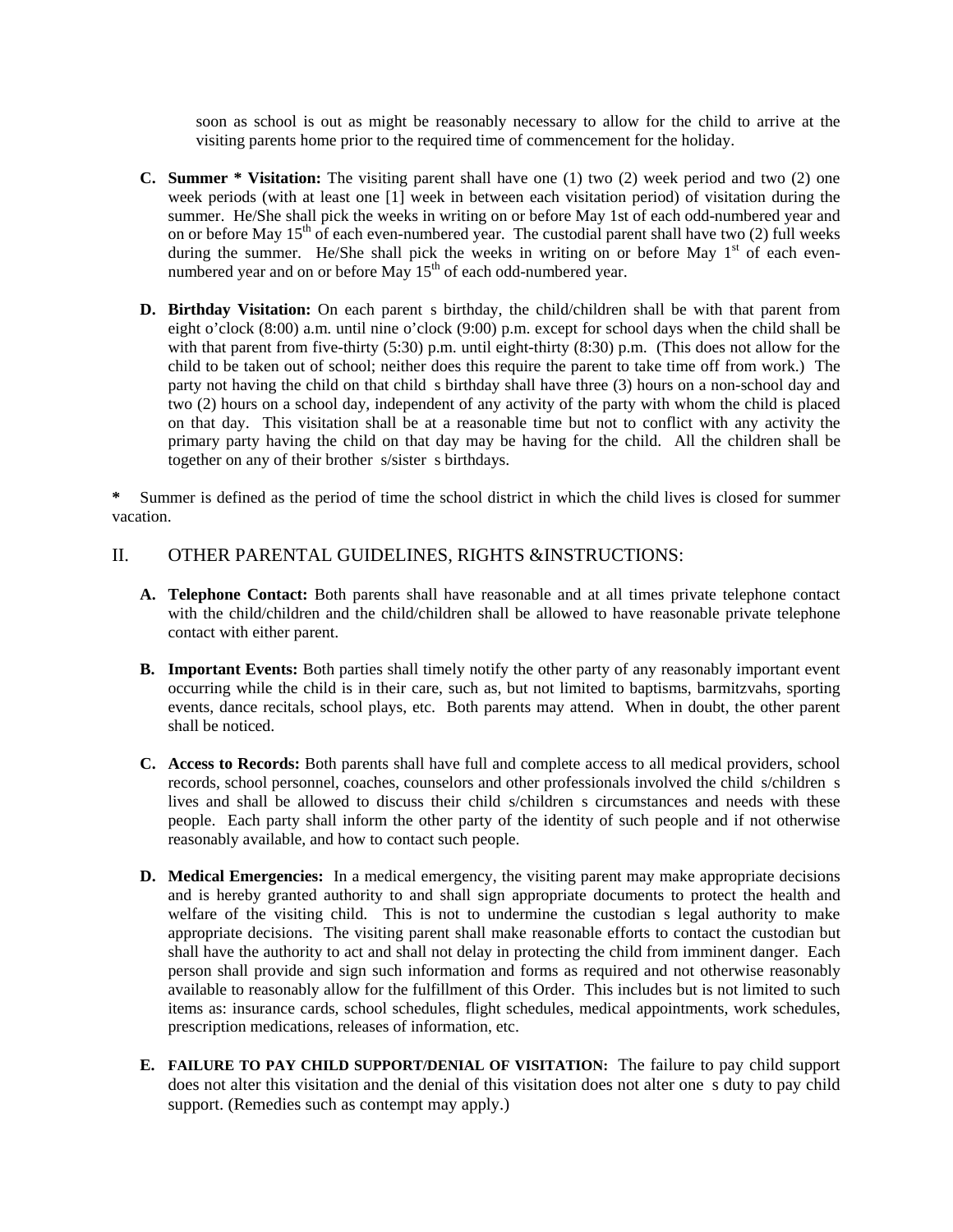- F. PICK UP AND RETURN OF CHILDREN: Unless otherwise specified, the visiting parent shall pick up and return the child/children to and from the custodian s residence for all periods of visitation. The custodian may not thwart/deny visitation by moving away and if the custodian moves greater than fifteen (15) miles from the location where the children lived and were being picked up, the custodian shall have the children at the old location until a court order or written agreement is obtained altering this location. (This is not a ruling as to the right or prohibition of ones right to move or relocate.)
- **G. ALTERING VISITATION.** The parents may by agreement alter visitation. However, absent a written agreement to deviate a rebuttable presumption exists that the deviation was not with the agreement of the other party.

### III. RESTRAINING ORDERS:

 $\overline{a}$ 

- **A**. All parties are restrained against having any form of physical or verbal confrontation or allowing another to do so in front of the child/children.
- **B**. All parties are restrained against excessively consuming or being under the influence of alcohol (defined the same as might apply to driving under the influence), the consumption of any illegal drug or the abuse of any prescription drug or allowing another to do so while the child/children are under his/her care.
- **C**. All parties are restrained against the use of profanity or making any derogatory comments about or toward the other party or allowing anyone else to do so in front of the child/children or in any manner whereby the child/children might learn of the same.
- **D**. All parties are restrained from having the child/children on an overnight basis in the presence of an adult party of the opposite sex ([\\*](#page-2-0) or the same sex if the party or guest is bi-sexual or homosexual) to whom the parties are not related by blood or marriage, or any lover/paramour. Neither party shall expose the child/children to conditions which imply a relationship such as a boyfriend or girlfriend, paramour/lover or some type of improper relationship while the party is still married to another person. While the parties are still engaged in marital litigation, the restriction shall be against the mere presence of any alleged paramour or one who under the circumstances may reasonably be construed as a paramour and not merely against overnight visitation.
- **E**. All parties are required to keep the child/children in a moral and safe environment at all times.
- **F**. All parties are required to see that the child/children in their care properly attend school and are not out of school in violation of any educational requirement of this State.
- **G**. All parties are required to see that the child/children in their care receive proper medical attention and appropriately take prescribed medications or reasonably necessary medical treatments and to that end shall ensure that the child/children in their care attend any scheduled medical appointments and shall exchange medications which are to be taken, all as might be reasonable and appropriate and in compliance with their religious beliefs, a specific court order or the law.

<span id="page-2-0"></span><sup>\*</sup> The restraining Order in Section III(D) is preventive in nature and issued to avoid one being able to assert the other adult present, although of the opposite sexual attraction, is only a friend. To do otherwise would make it impossible to protect the child from the inappropriate conduct.